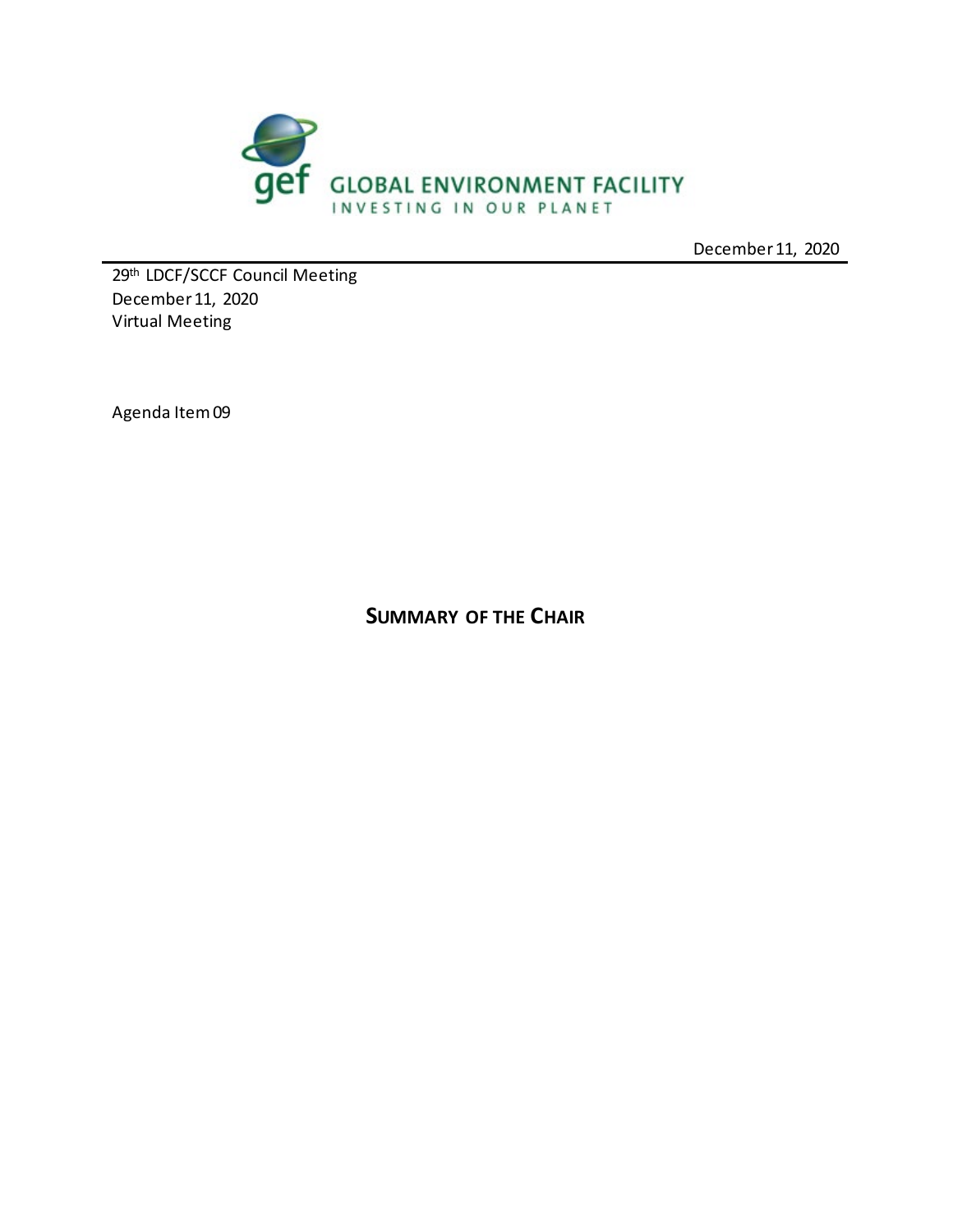#### **OPENING OF THE MEETING**

1. The meeting was opened by Carlos Manuel Rodriguez, Chief Executive Officer and Chairperson of the Global Environment Facility.

#### **ADOPTION OF THE AGENDA**

2. The LDCF/SCCF Council adopted the provisional agenda set forth in document GEF/LDCF.SCCF.29/01.

#### **DECISIONS APPROVED**

#### **Decision on Agenda Item 3 Work Program of the Least Developed Countries Fund**

- 3. The Council, having reviewed document *GEF/LDCF.SCCF.29/03/Rev.01*, Work Program for the Least Developed Countries Fund, approves the Work Program comprising of nine projects subject to comments made during the Council meeting and additional comments that may be submitted in writing to the Secretariat by January [1](#page-1-0)1, 2021.<sup>1</sup>
- 4. Total resources approved in this Work Program amount to \$63.87 million from the LDCF, inclusive of GEF project financing and Agency fees.
- 5. With respect to the PIFs approved as part of the Work Program, the Council finds that each of these PIFs (i) is, or would be, consistent with the Instrument and GEF policies and procedures, and (ii) may be endorsed by the CEO for final approval by the GEF Agency, provided that the final project documents fully incorporate and address the Council's and the Scientific and Technical Advisory Panel (STAP) reviewer's comments on the Work Program, and that the CEO confirms that the project continues to be consistent with the Instrument and GEF policies and procedures.
- 6. With respect to any PIF approved in this Work Program, the final project document will be posted on the GEF website for information after CEO endorsement. If there are major changes to the project objectives or scope since PIF approval, the final project document shall be posted on the web for Council review for four weeks prior to CEO endorsement.
- 7. In light of the recent audit report by the UNDP Office of Audit and Investigations (OAI) of UNDP GEF Management, all projects included in the Work Program implemented by UNDP shall be circulated by email for Council review at least four weeks prior to CEO endorsement/approval. This shall take place as actions of the Management Action Plan that address the OAI recommendations are being implemented, and as the independent, risk-based third-party review of compliance by UNDP with the GEF Policy on Minimum Fiduciary Standards is being completed. Project reviews will take into consideration the relevant findings of the external audit and the UNDP management responses and note them in the endorsement review sheet that will be made available to the Council during the 4-week review period.

<span id="page-1-0"></span><sup>&</sup>lt;sup>1</sup> The United States, in light of its policies for certain development projects in countries whose governments are not addressing trafficking in persons, opposes the following project and therefore does not join a Council decision that would support: GEF project 10099 in Burundi.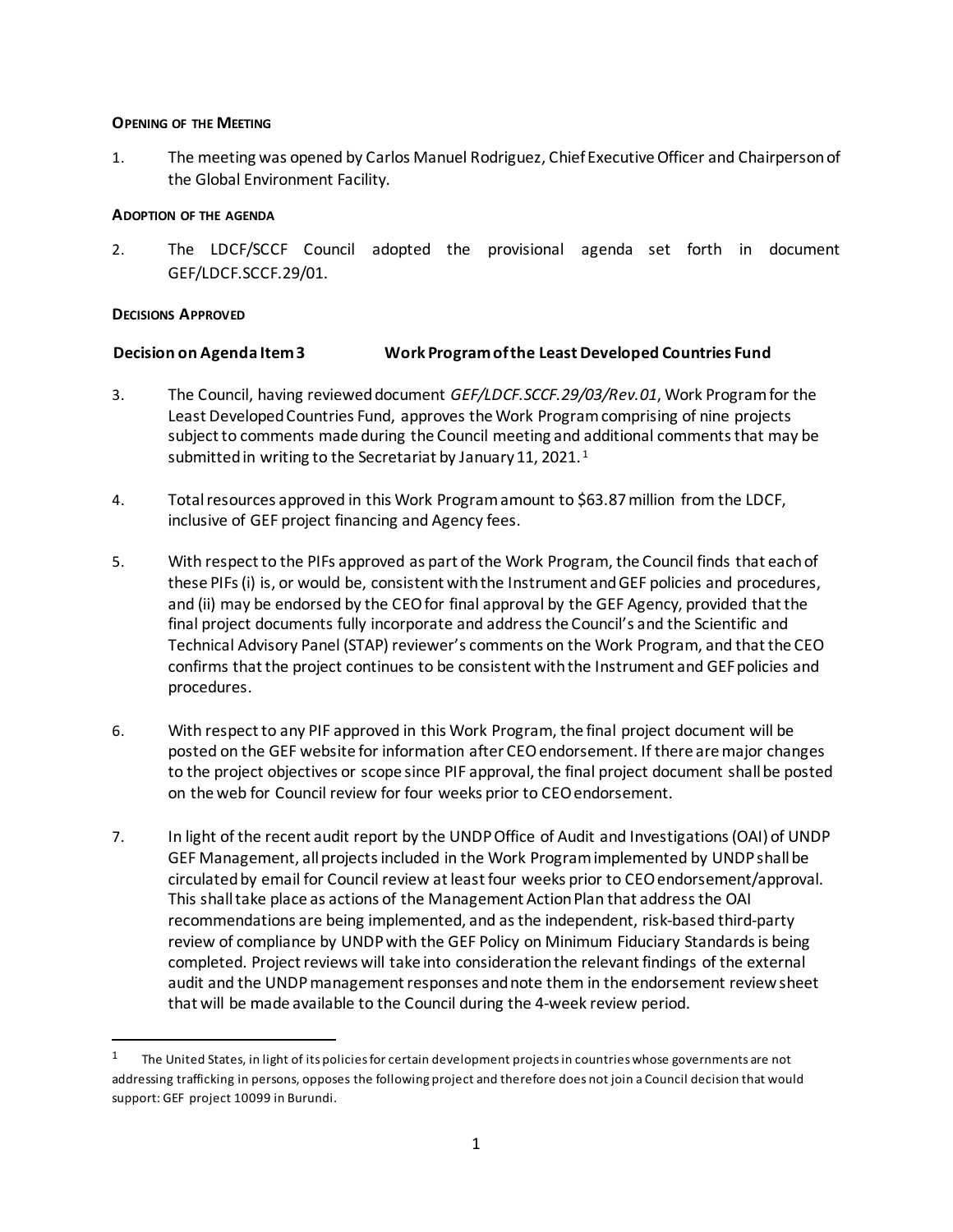8. The detailed funding decisions taken by the Council during this 29<sup>th</sup> session is part of the associated Annex II appended to this Summary of the Chair.

### **Decision on Agenda Item 4 FY19 Annual Monitoring Review of the Least Developed Countries Fund and the Special Climate Change Fund**

- 9. The LDCF/SCCF Council, having reviewed document *GEF/LDCF.SCCF.29/04/Rev.01*, FY19 Annual Monitoring Review of the Least Developed Countries Fund and the Special Climate Change Fund, welcomes the review and appreciates the progress made in reporting portfolio-level performance, results and lessons learned under the LDCF and the SCCF.
- 10. The Council welcomes the overall finding that the LDCF and SCCF portfolio under implementation in FY19 performed satisfactorily.

## **Decision on Agenda Item 5 Progress Report on the Least Developed Countries Fund and the Special Climate Change Fund**

11. The LDCF/SCCF Council, having reviewed document *GEF/LDCF.SCCF.29/05*, Progress Report on the Least Developed Countries Fund and the Special Climate Change Fund, welcomes the report and takes note with appreciation of the progress made under the LDCF and SCCF.

### **Decision on Agenda Item 6 2020 Program Evaluation of the Least Developed Countries Fund**

- 12. The Council, having reviewed documents *GEF/LDCF.SCCF.29/E/01*, 2020 Program Evaluation of the Least Developed Countries Fund and the Management Response, endorses the following recommendations:
	- i. Build on progress made on mainstreaming gender in the LDCF portfolio and aim to decrease the knowledge gap about gender-related results.
	- ii. Continue to enhance the likelihood of the sustainability of outcomes.

### **NEW CONTRIBUTION ANNOUNCEMENTS**

- 13. Members of the LDCF/SCCF Council presented the following pledges and contributions, some of which were made earlier this year, to the LDCF/SCCF on behalf of their governments equivalent to a total amount of US\$33.93million (please refer to Annex I).
	- − Belgium: 20.00 million EUR to the LDCF
	- − Finland: 7.00million EUR to the LDCF
	- − Qatar: 0.50million USD to the LDCF[2](#page-2-0)
	- − Switzerland 0.70 million CHF to the LDCF

<span id="page-2-0"></span><sup>&</sup>lt;sup>2</sup> Qatar is in the process of finalizing participation in the GEF.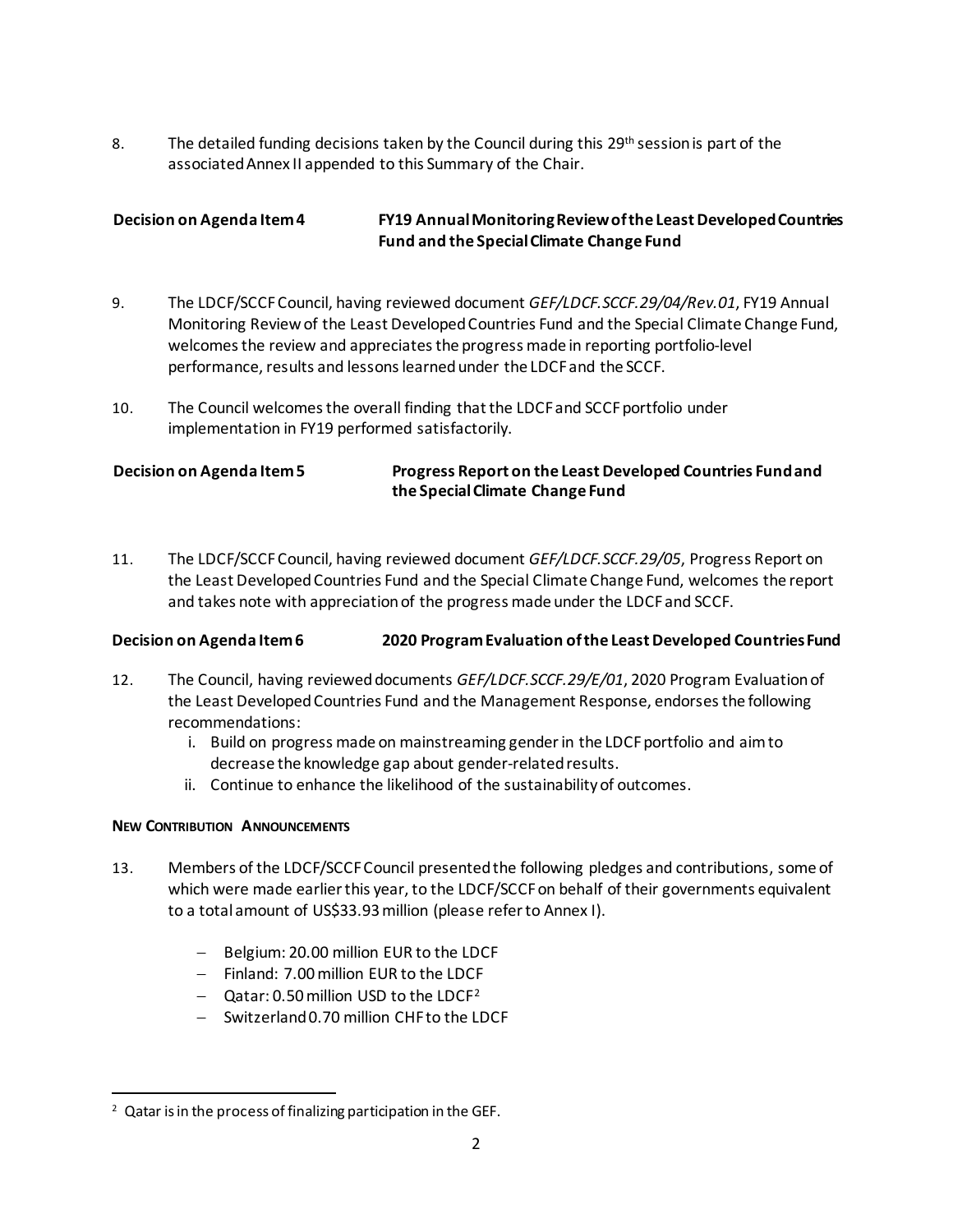#### **OTHER BUSINESS**

14. There was no other business.

#### **SUMMARY OF THE CHAIR**

15. The CEO presented a summary of the conclusions of the meeting, including decisions approved by the Council during the meeting.

#### **CLOSURE OF THE MEETING**

16. The meeting closed on December 11, 2020.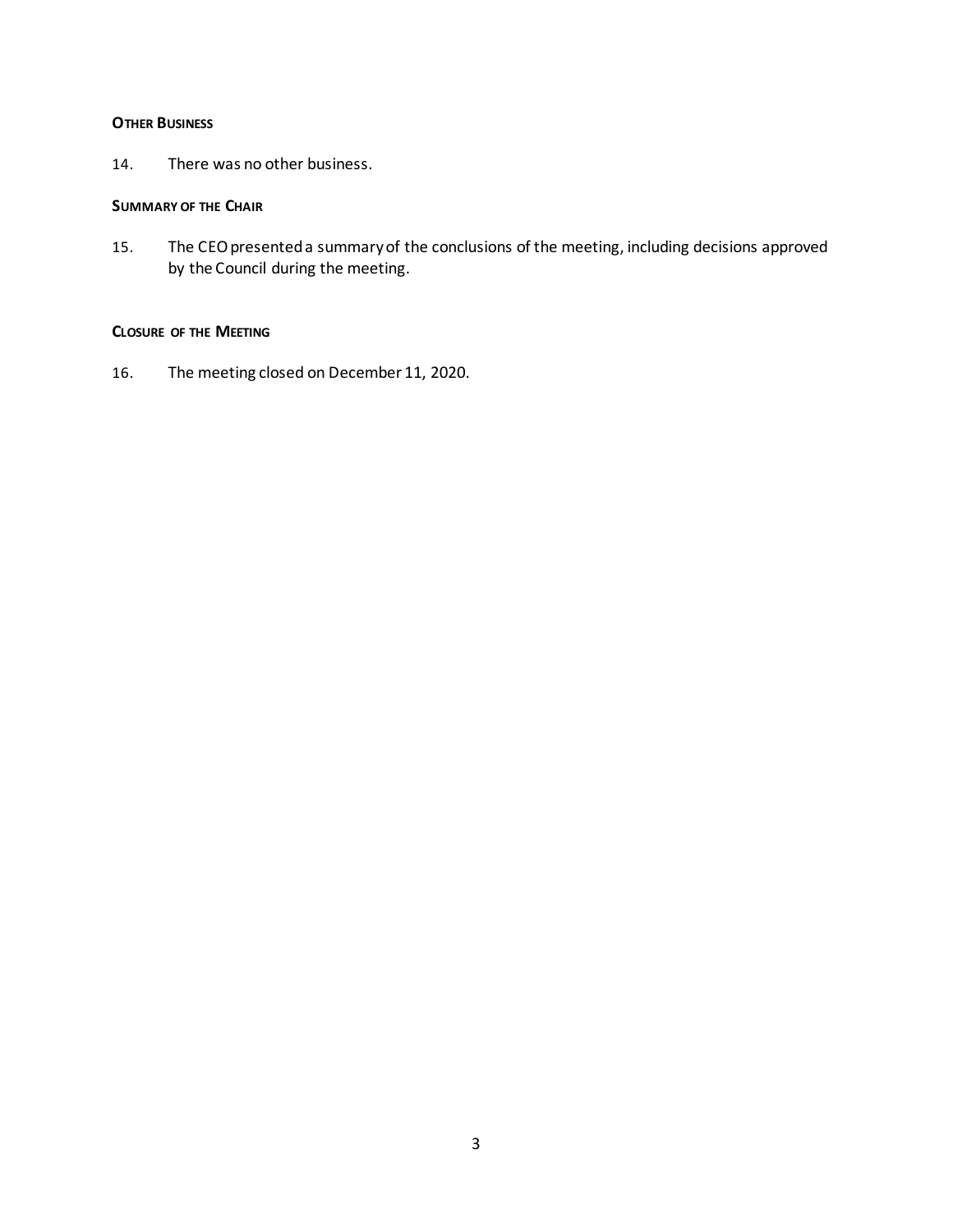**Annex I - Table 1**

#### **Table 1. Contribution table**

# Pledging Meeting for Climate Change Funds - December 2020 **Least Developed Countries Fund**

Amount in millions

| Donor                | <b>Currency</b> | <b>Total Pledged Amount in</b><br>Currency a/ | $\overline{USS}$ eq. b/ |
|----------------------|-----------------|-----------------------------------------------|-------------------------|
|                      |                 |                                               |                         |
| Belgium              | <b>EUR</b>      | 20.00                                         | 24.18                   |
| Finland              | <b>EUR</b>      | 7.00                                          | 8.46                    |
| Qatar                | <b>USD</b>      | 0.50                                          | $0.50 \text{ c}/$       |
| Switzerland          | <b>CHF</b>      | 0.70                                          | 0.79                    |
| <b>Total Pledges</b> |                 |                                               | 33.93                   |

a/ Donors have signed contribution agreements for some of these pledges which have been included in Trustee's report.

b/Valued based on exchange rates as of December 11, 2020.

c/ In the process of finalizing their participation in the GEF.

Note: Totals may not add up due to rounding.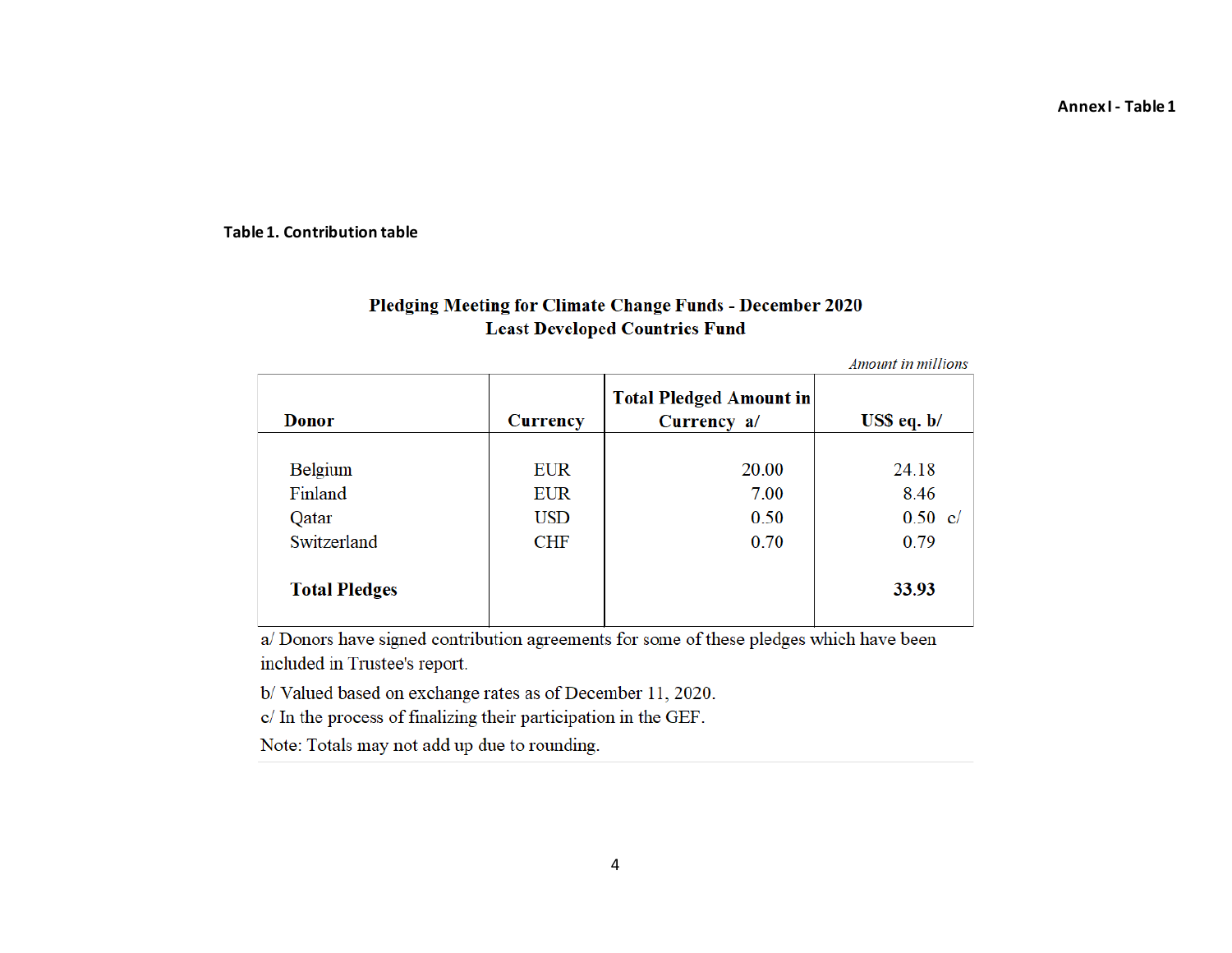**Annex II – Table 1**

# **Global Environment Facility Table 1: Record of LDCF/SCCF Trust Fund Resources Requested for Projects/Programs and Resulting Council Decisions**

# **LDCF/SCCF Council Meeting, December 11, 2020**

|                |               |                                        |                                                                                                                                                                   |              |                                 | <b>Project Funding Amounts</b><br><b>Requested for Funding</b><br>in US\$ |                         |                                     | <b>Project Funding Amounts</b><br><b>Approved by Council</b><br>in USS |                           |                             |                                                          |
|----------------|---------------|----------------------------------------|-------------------------------------------------------------------------------------------------------------------------------------------------------------------|--------------|---------------------------------|---------------------------------------------------------------------------|-------------------------|-------------------------------------|------------------------------------------------------------------------|---------------------------|-----------------------------|----------------------------------------------------------|
|                | <b>GEF ID</b> | Agency                                 | <b>Title</b>                                                                                                                                                      | Country      | <b>Focal Area</b>               | Project<br>Financing<br>Requested                                         | Agency Fee<br>Requested | <b>Total</b><br>Amount<br>Requested | Project<br>Financing<br>Approved                                       | Agency<br>Fee<br>Approved | Total<br>Amount<br>Approved | 20% of<br>Agency Fee<br>to be<br>Committed<br>by Trustee |
| <b>LDCF</b>    |               |                                        |                                                                                                                                                                   |              |                                 |                                                                           |                         |                                     |                                                                        |                           |                             |                                                          |
|                |               | <b>Stand-Alone Full-sized Projects</b> |                                                                                                                                                                   |              |                                 |                                                                           |                         |                                     |                                                                        |                           |                             |                                                          |
| 1              | 10312         | <b>UNDP</b>                            | Community-based Climate-<br>responsive Livelihoods and<br>Forestry (CCLF)                                                                                         | Afghanistan  | Climate<br>Change<br>Adaptation | 8,982,420                                                                 | 853,330                 | 9,835,750                           | 8,982,420                                                              | 853,330                   | 9,835,750                   | 170,666                                                  |
| $\overline{2}$ | 10099         | <b>UNDP</b>                            | Landscape Restoration for<br>Increased Resilience in<br>Urban and Peri-urban Areas<br>of Bujumbura                                                                | Burundi      | Climate<br>Change<br>Adaptation | 8,932,420                                                                 | 848,580                 | 9,781,000                           | 8,932,420                                                              | 848,580                   | 9,781,000                   | 169,716                                                  |
| $\overline{3}$ | 10175         | <b>UNEP</b>                            | Building Resilience in the<br>Wake of Climate Disasters in<br>Southern Haiti                                                                                      | Haiti        | Climate<br>Change<br>Adaptation | 4,327,857                                                                 | 411,146                 | 4,739,003                           | 4,327,857                                                              | 411,146                   | 4,739,003                   | 82,229                                                   |
| $\overline{4}$ | 10727         | WWF-US                                 | Managing Watersheds for<br>Enhanced Resilience of<br>Communities to Climate<br>Change in Nepal (MaWRiN)                                                           | Nepal        | Climate<br>Change<br>Adaptation | 4,436,250                                                                 | 399,263                 | 4,835,513                           | 4,436,250                                                              | 399,263                   | 4,835,513                   | 79,853                                                   |
| 5              | 10691         | UNDP,<br><b>IUCN</b>                   | Ecosystem-based Adaptation<br>(EbA) for Resilient Natural<br>Resources and Agro-pastoral<br>Communities in the Ferlo<br>Biosphere Reserve and<br>Plateau of Thies | Senegal      | Climate<br>Change<br>Adaptation | 8,949,533                                                                 | 831,917                 | 9,781,450                           | 8,949,533                                                              | 831,917                   | 9,781,450                   | 166,383                                                  |
| 6              | 10680         | <b>UNIDO</b>                           | <b>Promotion of Climate</b><br>Adaptation Technology and<br><b>Business Model Innovations</b>                                                                     | Sierra Leone | Climate<br>Change<br>Adaptation | 8,932,420                                                                 | 848,580                 | 9,781,000                           | 8,932,420                                                              | 848,580                   | 9,781,000                   | 169,716                                                  |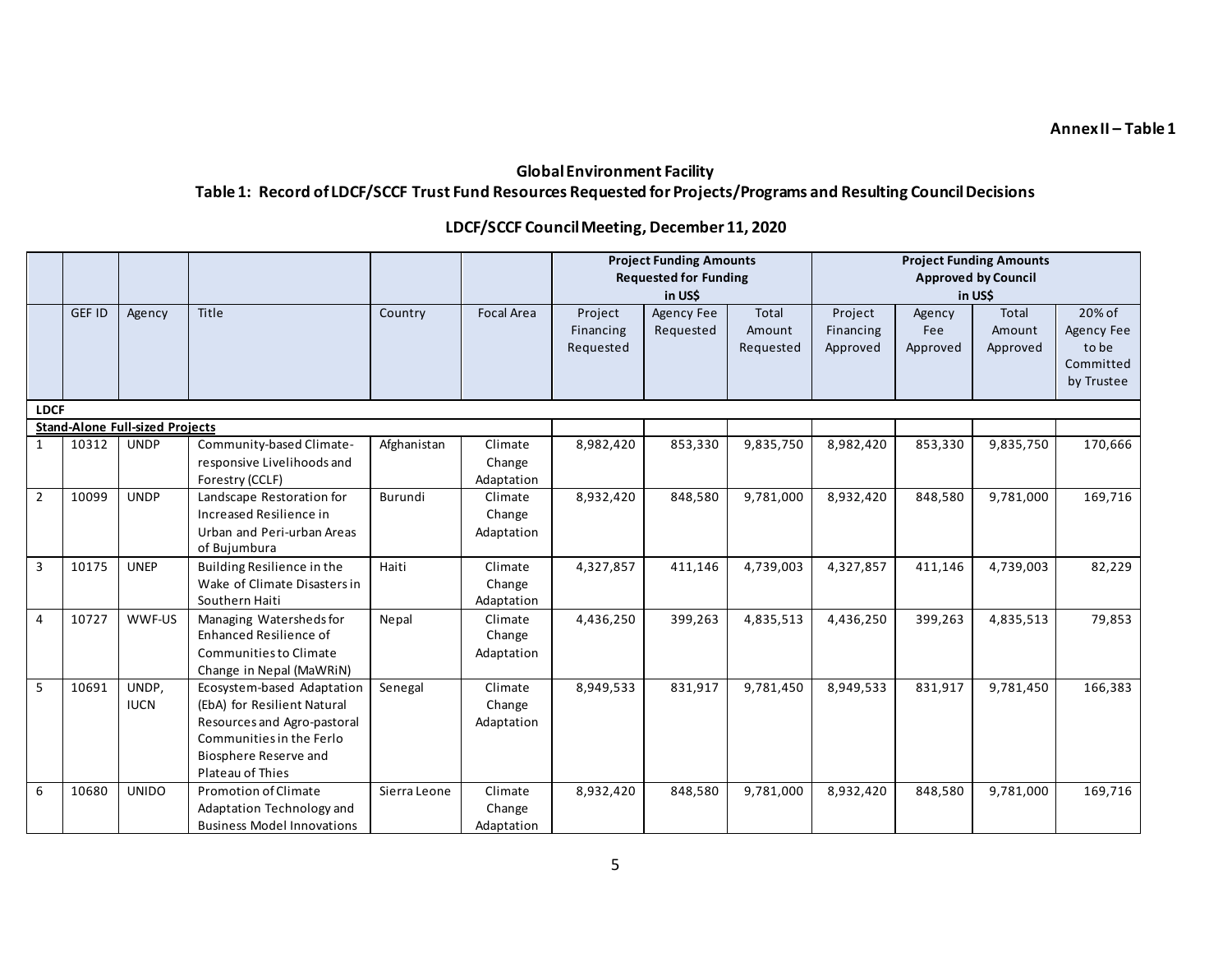|   |                         |             |                                                                                                                                                                       |         |                                 | <b>Project Funding Amounts</b><br><b>Requested for Funding</b><br>in US\$ |                         |                              | <b>Project Funding Amounts</b><br><b>Approved by Council</b><br>in USS |                           |                                    |                                                          |
|---|-------------------------|-------------|-----------------------------------------------------------------------------------------------------------------------------------------------------------------------|---------|---------------------------------|---------------------------------------------------------------------------|-------------------------|------------------------------|------------------------------------------------------------------------|---------------------------|------------------------------------|----------------------------------------------------------|
|   | <b>GEF ID</b>           | Agency      | Title                                                                                                                                                                 | Country | <b>Focal Area</b>               | Project<br>Financing<br>Requested                                         | Agency Fee<br>Requested | Total<br>Amount<br>Requested | Project<br>Financing<br>Approved                                       | Agency<br>Fee<br>Approved | <b>Total</b><br>Amount<br>Approved | 20% of<br>Agency Fee<br>to be<br>Committed<br>by Trustee |
|   |                         |             | and Entrepreneurship in<br>Sierra Leone                                                                                                                               |         |                                 |                                                                           |                         |                              |                                                                        |                           |                                    |                                                          |
|   | <b>Multi-Trust Fund</b> |             |                                                                                                                                                                       |         |                                 |                                                                           |                         |                              |                                                                        |                           |                                    |                                                          |
|   | 10688                   | <b>UNDP</b> | Restoring and Enhancing the<br>Value of Degraded Lands<br>and Forest Ecosystems for<br><b>Enhanced Climate Resilience</b><br>in Benin (PIRVaTEFoD-Benin)              | Benin   | Climate<br>Change<br>Adaptation | 4,466,210                                                                 | 424,290                 | 4,890,500                    | 4,466,210                                                              | 424,290                   | 4,890,500                          | 84,858                                                   |
| 8 | 10166                   | <b>FAO</b>  | Strengthening Human and<br>Natural Systems Resilience<br>to Climate Change through<br>Mangrove Ecosystems<br>Conservation and<br>Sustainable Use in Southern<br>Benin | Benin   | Climate<br>Change<br>Adaptation | 4,466,210                                                                 | 424,290                 | 4,890,500                    | 4,466,210                                                              | 424,290                   | 4,890,500                          | 84,858                                                   |
| 9 | 10687                   | <b>UNDP</b> | Climate security and<br>Sustainable Management of<br>Natural Resources in the<br>Central Regions of Mali for<br>Peacebuilding                                         | Mali    | Climate<br>Change<br>Adaptation | 4,872,831                                                                 | 462,919                 | 5,335,750                    | 4,872,831                                                              | 462,919                   | 5,335,750                          | 92,584                                                   |
|   | <b>Total LDCF</b>       |             |                                                                                                                                                                       |         |                                 | 58,366,151                                                                | 5,504,315               | 63,870,466                   | 58,366,151                                                             | 5,504,315                 | 63,870,466                         | 1,100,863                                                |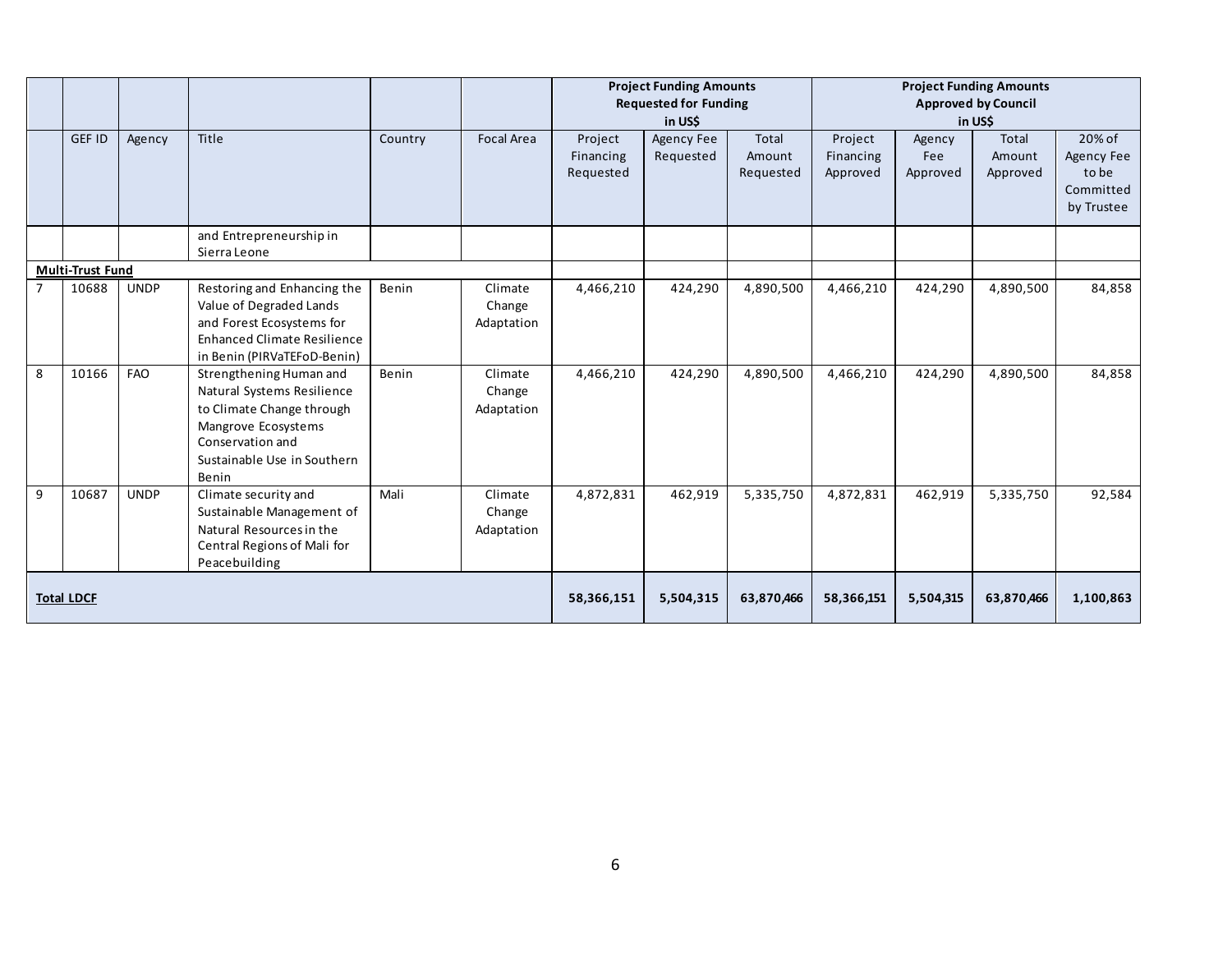### **Global Environment Facility**

# **Table 2: Record of Multi Trust Fund Programs/Projects submitted under the GEFand LDCF/SCCF Trust Funds and Resulting Council Decisions Council Meeting, December 11, 2020**

|          |               |             |                                  |         |            |              | <b>Project Funding Amounts</b> |                              |                     |                            | <b>Project Funding Amounts</b> |                     |            |  |
|----------|---------------|-------------|----------------------------------|---------|------------|--------------|--------------------------------|------------------------------|---------------------|----------------------------|--------------------------------|---------------------|------------|--|
|          |               |             |                                  |         |            |              |                                | <b>Requested for Funding</b> |                     | <b>Approved by Council</b> |                                |                     |            |  |
|          |               |             |                                  |         |            |              |                                | in US\$<br>in US\$           |                     |                            |                                |                     |            |  |
|          | <b>GEF ID</b> | Agency      | Title                            | Country | Program /  | Trust        | Project Grant                  | Agency Fee                   | <b>Total Amount</b> | Project                    | Agency Fee                     | <b>Total Amount</b> | 20% of     |  |
|          |               |             |                                  |         | Project    | Fund         | Requested                      | Requested                    | Requested           | Grant                      | Approved                       | Approved            | Agency fee |  |
|          |               |             |                                  |         | Type       |              |                                |                              |                     | Approved                   |                                |                     | to be      |  |
|          |               |             |                                  |         |            |              |                                |                              |                     |                            |                                |                     | committed  |  |
|          |               |             |                                  |         |            |              |                                |                              |                     |                            |                                |                     | by Trustee |  |
| $1\vert$ | 10688         | <b>UNDP</b> | Restoring and<br>Enhancing the   | Benin   | <b>FSP</b> | <b>GEFTF</b> | 4,566,667                      | 433,833                      | 5,000,500           | 4,566,667                  | 433,833                        | 5,000,500           | 86,767     |  |
|          |               |             | Value of                         |         |            |              |                                |                              |                     |                            |                                |                     |            |  |
|          |               |             | Degraded Lands                   |         |            | <b>LDCF</b>  | 4,466,210                      | 424,290                      | 4,890,500           | 4,466,210                  | 424,290                        | 4,890,500           | 84,858     |  |
|          |               |             | and Forest                       |         |            |              |                                |                              |                     |                            |                                |                     |            |  |
|          |               |             | Ecosystems for                   |         |            |              |                                |                              |                     |                            |                                |                     |            |  |
|          |               |             | Enhanced                         |         |            |              |                                |                              |                     |                            |                                |                     |            |  |
|          |               |             | Climate                          |         |            |              |                                |                              |                     |                            |                                |                     |            |  |
|          |               |             | Resilience in                    |         |            |              |                                |                              |                     |                            |                                |                     |            |  |
|          |               |             | Benin                            |         |            |              |                                |                              |                     |                            |                                |                     |            |  |
|          |               |             | (PIRVaTEFoD-                     |         |            |              |                                |                              |                     |                            |                                |                     |            |  |
|          |               |             | Benin)                           |         |            |              |                                |                              |                     |                            |                                |                     |            |  |
|          | Sub-total     |             |                                  |         |            |              | 9,032,877                      | 858,123                      | 9,891,000           | 9,032,877                  | 858,123                        | 9,891,000           | 171,625    |  |
|          |               |             |                                  |         |            |              |                                |                              |                     |                            |                                |                     |            |  |
| $2 \mid$ | 10166         | <b>FAO</b>  | Strengthening                    | Benin   | <b>FSP</b> | <b>GEFTF</b> | 2,689,726                      | 255,524                      | 2,945,250           | 2,689,726                  | 255,524                        | 2,945,250           | 51,105     |  |
|          |               |             | human and                        |         |            |              |                                |                              |                     |                            |                                |                     |            |  |
|          |               |             | natural systems<br>resilience to |         |            | <b>LDCF</b>  | 4,466,210                      | 424,290                      | 4,890,500           | 4,466,210                  | 424,290                        | 4,890,500           | 84,858     |  |
|          |               |             | climate change                   |         |            |              |                                |                              |                     |                            |                                |                     |            |  |
|          |               |             | through                          |         |            |              |                                |                              |                     |                            |                                |                     |            |  |
|          |               |             | mangrove                         |         |            |              |                                |                              |                     |                            |                                |                     |            |  |
|          |               |             | ecosystems                       |         |            |              |                                |                              |                     |                            |                                |                     |            |  |
|          |               |             | conservation                     |         |            |              |                                |                              |                     |                            |                                |                     |            |  |
|          |               |             | and sustainable                  |         |            |              |                                |                              |                     |                            |                                |                     |            |  |
|          |               |             | use in southern                  |         |            |              |                                |                              |                     |                            |                                |                     |            |  |
|          |               |             | Benin                            |         |            |              |                                |                              |                     |                            |                                |                     |            |  |
|          |               |             |                                  |         |            |              |                                |                              |                     |                            |                                |                     |            |  |
|          | Sub-total     |             |                                  |         |            |              | 7,155,936                      | 679,814                      | 7,835,750           | 7,155,936                  | 679,814                        | 7,835,750           | 135,964    |  |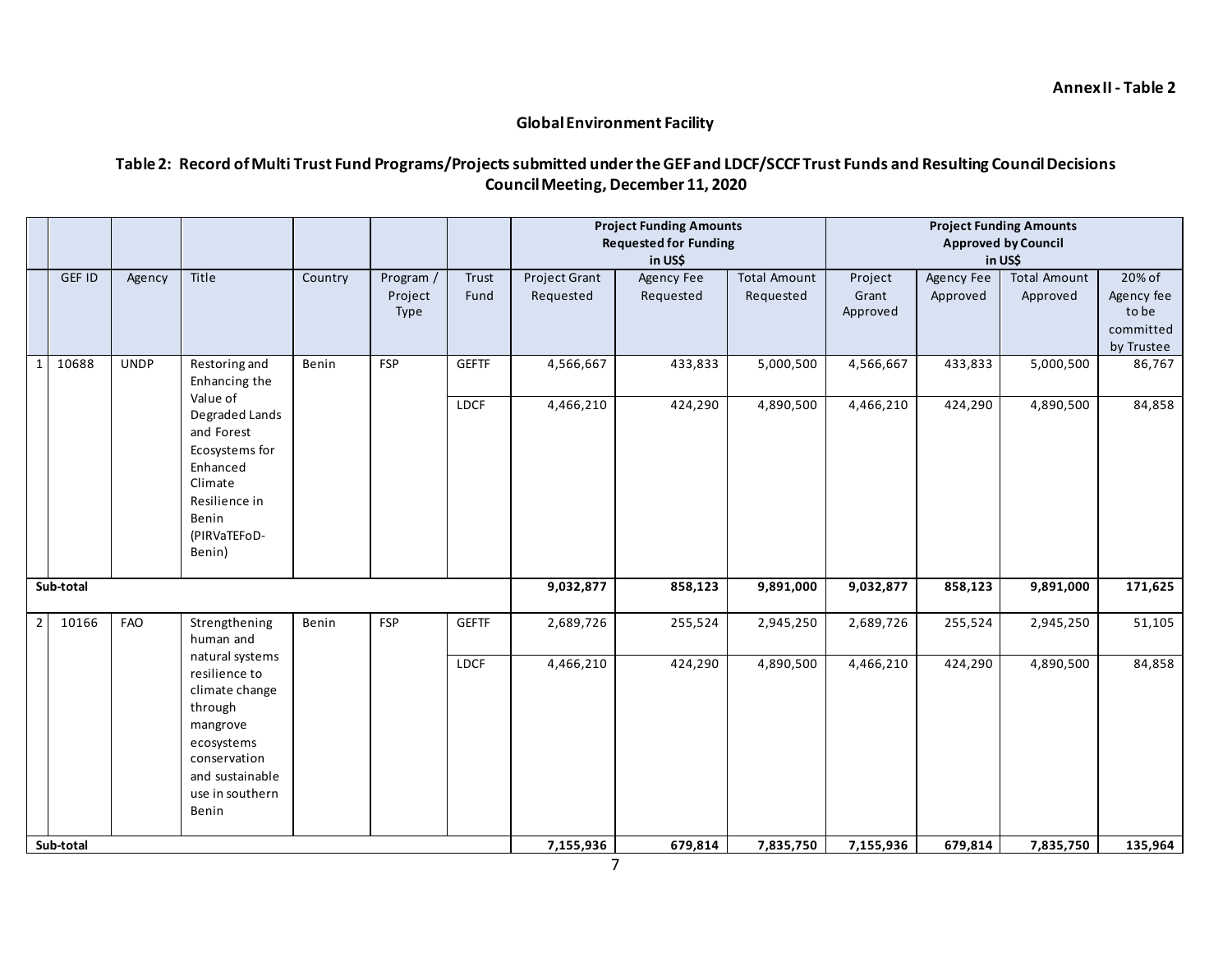|                    |        |             |                                                                                                 |            |                                     |               |                                   | <b>Project Funding Amounts</b><br><b>Requested for Funding</b><br>in US\$ |                                  | <b>Project Funding Amounts</b><br><b>Approved by Council</b><br>in US\$ |                        |                                 |                                                          |
|--------------------|--------|-------------|-------------------------------------------------------------------------------------------------|------------|-------------------------------------|---------------|-----------------------------------|---------------------------------------------------------------------------|----------------------------------|-------------------------------------------------------------------------|------------------------|---------------------------------|----------------------------------------------------------|
|                    | GEF ID | Agency      | Title                                                                                           | Country    | Program /<br>Project<br><b>Type</b> | Trust<br>Fund | <b>Project Grant</b><br>Requested | Agency Fee<br>Requested                                                   | <b>Total Amount</b><br>Requested | Project<br>Grant<br>Approved                                            | Agency Fee<br>Approved | <b>Total Amount</b><br>Approved | 20% of<br>Agency fee<br>to be<br>committed<br>by Trustee |
|                    |        |             |                                                                                                 |            |                                     |               |                                   |                                                                           |                                  |                                                                         |                        |                                 |                                                          |
| $\overline{3}$     | 10687  | <b>UNDP</b> | Climate security<br>and sustainable                                                             | Mali       | <b>FSP</b>                          | <b>GEFTF</b>  | 2,639,726                         | 250,774                                                                   | 2,890,500                        | 2,639,726                                                               | 250,774                | 2,890,500                       | 50,155                                                   |
|                    |        |             | management of<br>natural<br>resources in the<br>central regions<br>of Mali for<br>peacebuilding |            |                                     | <b>LDCF</b>   | 4,872,831                         | 462,919                                                                   | 5,335,750                        | 4,872,831                                                               | 462,919                | 5,335,750                       | 92,584                                                   |
| Sub-total          |        |             |                                                                                                 | 7,512,557  | 713,693                             | 8,226,250     | 7,512,557                         | 713,693                                                                   | 8,226,250                        | 142,739                                                                 |                        |                                 |                                                          |
| <b>GRAND TOTAL</b> |        |             |                                                                                                 | 23,701,370 | 2,251,630                           | 25,953,000    | 23,701,370                        | 2,251,630                                                                 | 25,953,000                       | 450,327                                                                 |                        |                                 |                                                          |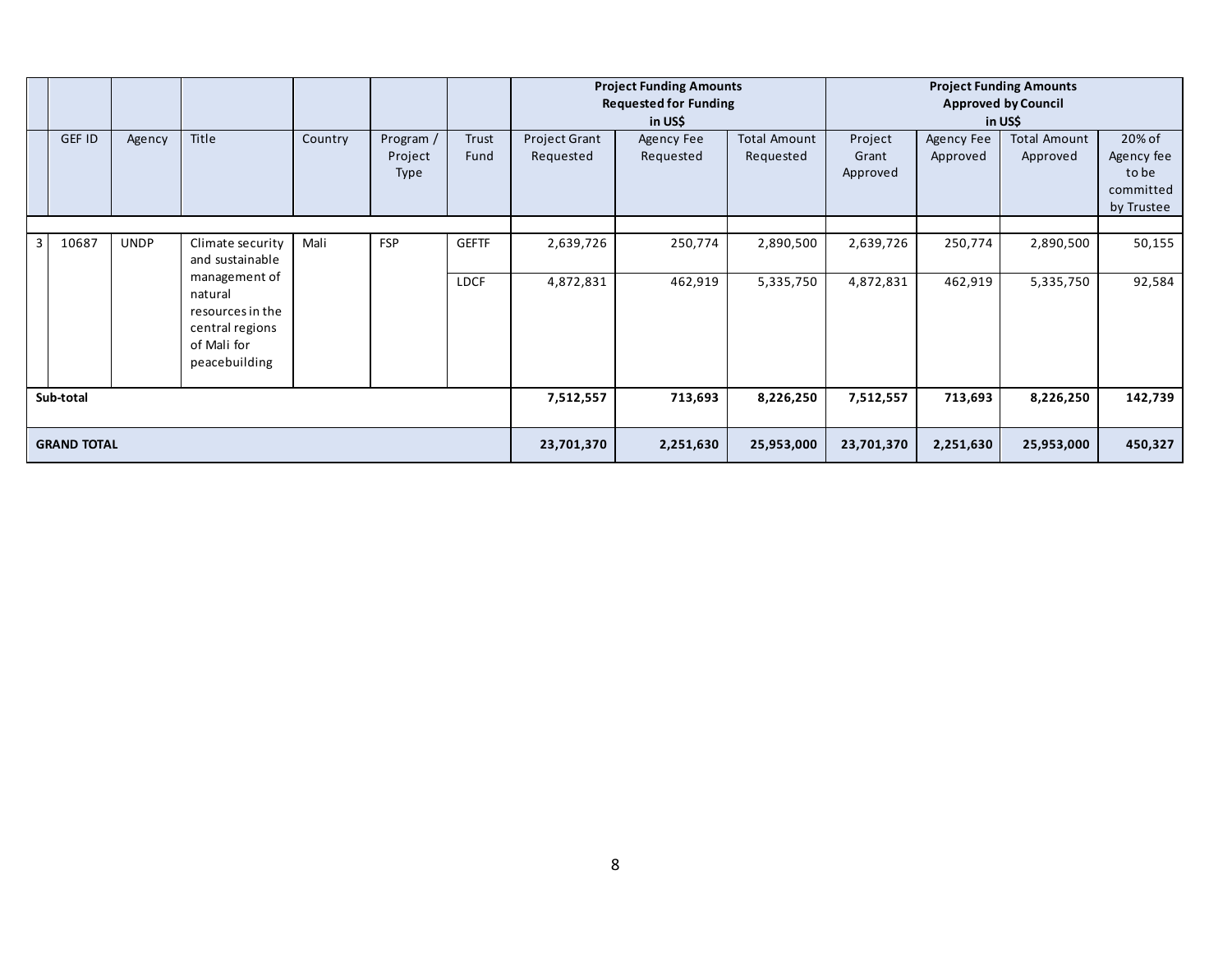# **Global Environment Facility Table 3: Record of LDCF Trust Fund Resources Requested and Resulting Council Decisions**

# **Council Meeting, December 11, 2020**

### **Summary of Council Decisions**

**LDCF**

| Funding status as of 12/11/2020         | 116,220,488 |
|-----------------------------------------|-------------|
| <b>Approvals by Council</b>             | 63,870,466  |
| Funding status after Council Meeting \$ | 52,350,022  |

|                                  |                          | LDCF Amounts Requested for Funding in US\$ |              |                             | LDCF Amounts Approved by Council in US\$ |                |                                                             |  |  |
|----------------------------------|--------------------------|--------------------------------------------|--------------|-----------------------------|------------------------------------------|----------------|-------------------------------------------------------------|--|--|
| <b>Agency</b>                    | <b>Project Financing</b> | <b>Agency Fee</b>                          | <b>Total</b> | Project<br><b>Financing</b> | <b>Agency Fee</b>                        | <b>Total</b>   | 20% of Agency<br>Fee to be<br>Committedby<br><b>Trustee</b> |  |  |
| <b>Projects/Programs Funding</b> |                          |                                            |              |                             |                                          |                |                                                             |  |  |
| ADB                              |                          |                                            |              |                             |                                          |                |                                                             |  |  |
| AfDB                             | $\overline{\phantom{a}}$ |                                            |              |                             |                                          | ٠              |                                                             |  |  |
| <b>BOAD</b>                      | $\overline{\phantom{a}}$ |                                            |              |                             |                                          | $\blacksquare$ |                                                             |  |  |
| CAF                              | $\overline{\phantom{a}}$ |                                            |              |                             |                                          |                |                                                             |  |  |
| CI                               |                          |                                            |              |                             |                                          |                | $\sim$                                                      |  |  |
| <b>DBSA</b>                      | $\overline{\phantom{a}}$ |                                            |              |                             |                                          |                | $\sim$                                                      |  |  |
| EBRD                             | $\overline{\phantom{a}}$ |                                            |              |                             |                                          |                |                                                             |  |  |
| FAO                              | 4,466,210                | 424,290                                    | 4,890,500    | 4,466,210                   | 424,290                                  | 4,890,500      | 84,858                                                      |  |  |
| <b>FECO</b>                      |                          |                                            |              |                             |                                          |                |                                                             |  |  |
| <b>FUNBIO</b>                    |                          |                                            |              |                             |                                          |                |                                                             |  |  |
| <b>IADB</b>                      |                          |                                            |              |                             |                                          |                |                                                             |  |  |
| <b>IFAD</b>                      |                          |                                            |              |                             |                                          |                |                                                             |  |  |
| <b>IUCN</b>                      | 3,657,707                | 329,193                                    | 3,986,900    | 3,657,707                   | 329,193                                  | 3,986,900      | 65,839                                                      |  |  |